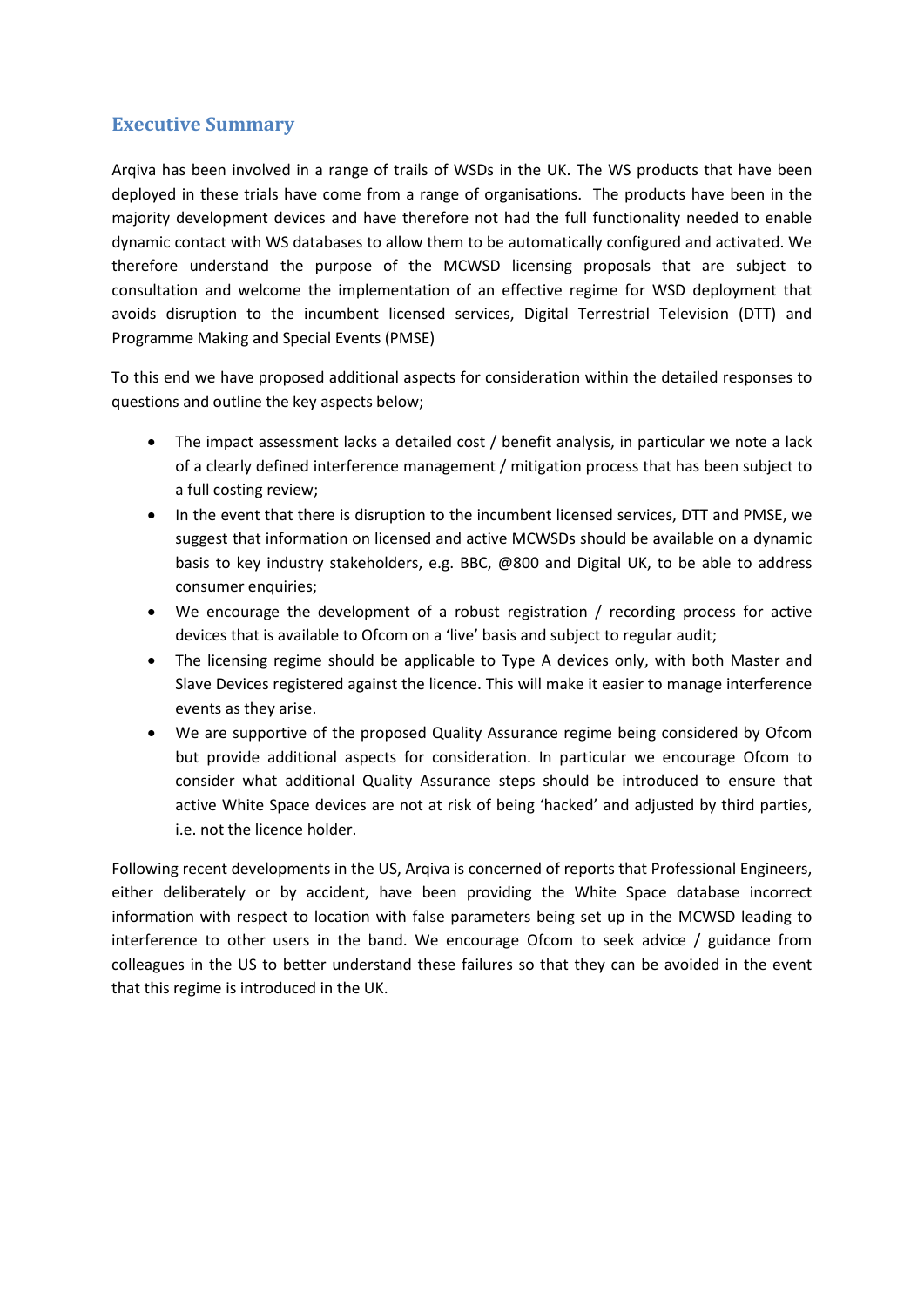# **Detailed Responses to Questions**

Question 1: Do you agree with our assessment of the likely costs and benefits of our proposal to license MCWSDs as a transitional arrangement? Please provide any available evidence to support your response.

The costs and benefits are described in only very general terms without any specific numbers assigned to either category and as such we encourage Ofcom to further elaborate this aspect in order to enable a meaningful impact assessment to be undertaken. In particular one of the cost categories that needs further detail is the interference management and mitigation regime.

In the event that a DTT household experiences interference from a MCWSD who do they complain to? In the case of LTE in the 800 MHz band the organisation @800 has been set up to handle complaints and to pre-empt interference issues by sending out postcards to households which are at risk from interference and offering follow-up support if they experience a problem related to the 4G service. In Ofcom's proposed framework for White Space Devices for MCWSDs there is no equivalent body set up to address interference management and mitigation issues. If you put TV interference into a search engine the @800 site is the result.

#### <https://at800.tv/guide/common-causes-tv-interference-2/>

Furthermore, the Ofcom web site directs a household experiencing interference to the BBC and asks the householder to fill in a WEB form. This is a very slow process and as a result may lead to platform change as a result of the disruption experienced, particularly if households are deprived of their main source of TV for a prolonged period. On the basis that the BBC, DUK and @800 will be contacted by consumers in the event that White Space interference presents it would be sensible to provide these bodies with dynamic information of active White Space services in a form that would allow their triage processes to operate efficiently to deal with consumer enquiries.

Finally, the costs of running an interference investigation and mitigation service is significant and should be considered in more detail as part of the impact assessment.

### Question 2: If you agree that Ofcom should allow MCWSDs to operate in the UHF TV band within the TVWS framework, how long do you believe that the licensing regime would need to be in place?

Arqiva do not have a perspective on what an appropriate time period would be. Although in the event that devices are deployed under this regime the term of the licensing regime may need to take account of the anticipated economic life of the service.

# Question 3: If you agree that Ofcom should allow MCWSDs to operate in the UHF TV band within the TVWS framework, when do you believe it would be appropriate to conduct a review to assess whether there is an on-going need to license MCWSDs?

If Ofcom adopts an initial term of three years for this regime then we propose that an overall review of the licensing regime should be undertaken in the period  $18 - 24$  Months post introduction to ensure that industry has had adequate time to work with the regime whilst also affording Ofcom sufficient time prior to the end of the initial period to undertake a thorough review and implement the necessary regulatory changes to the regime.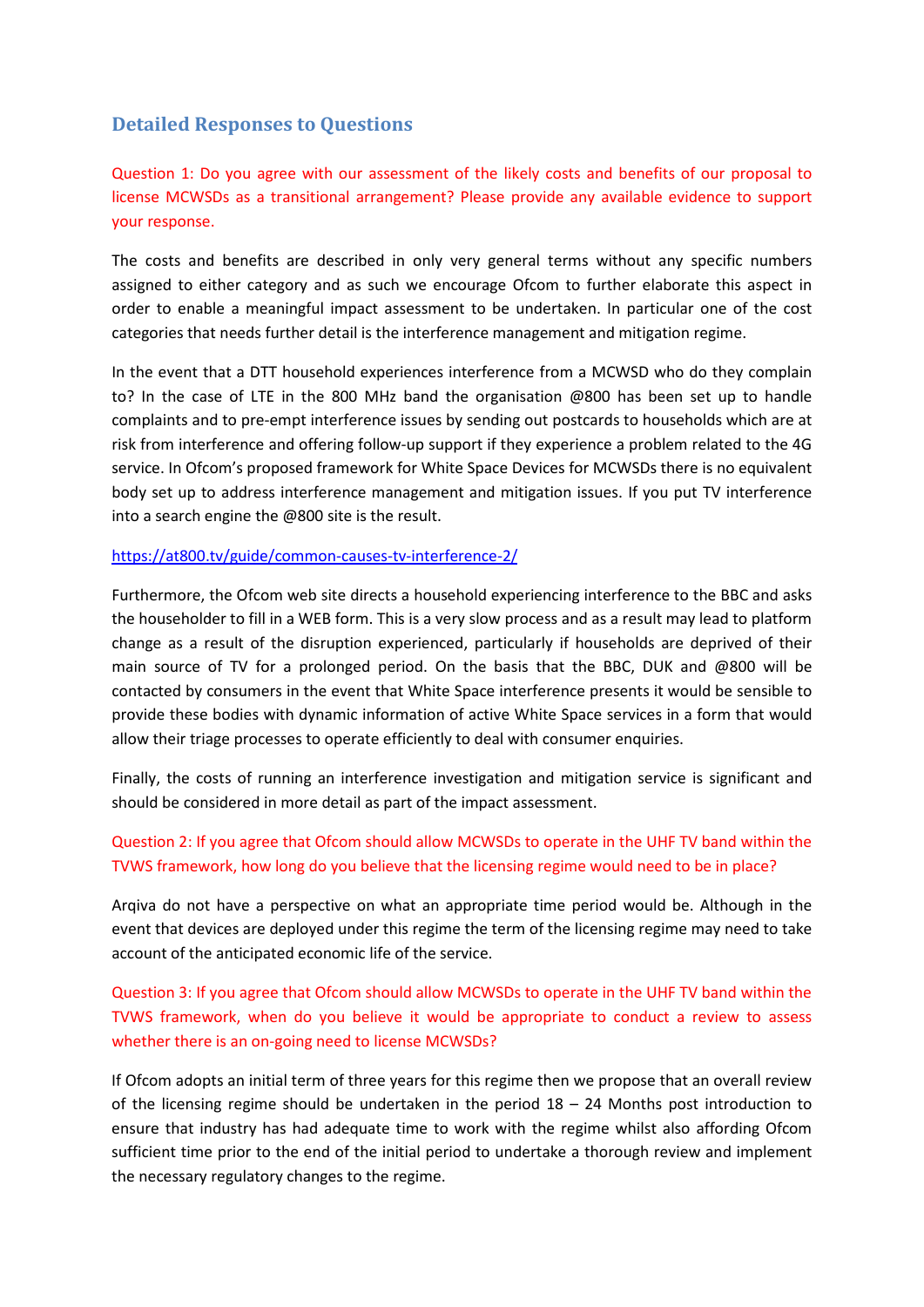Neverthless, in addition to this proposed overall regime review we also encourage Ofcom to implement a 6 monthly audit of device / service / licensee performance to monitor whether MCWSDs from a particular manufacturer or installed by a particular company are unmanageable / causing unreasonable amounts to disruption to incumbent licensed users, i.e. DTT and PMSE. In the event that there is clear evidence of harm or poor practice then those devices / companies should be excluded from the market until it can be demonstrated that the device has been modified or correct training or investment in test equipment has taken place.

### Question 4: Do you agree with the proposed terms of the draft licence as set out in Annex 5 and as discussed below?

Proposed additions / amendments to the licence;

- *I.* Ofcom should have the facility to disclose the active device information, including device location and operational parameters, to designated third parties. This will be particularly important in the event that interference events need to be considered by third parties, e.g. @800, BBC and Digital UK;
- *II.* Ofcom should maintain records of active deployments ideally for the life of the service :
- *III.* Ofcom should require a licence holder to register all active devices individually against the licence held;
- *IV.* Ofcom should have 'live' device parameters for all registered devices from each licensee so as to be able to rapidly respond to any reports of harmful interference being caused. Ofcom proposes that the information could be provided as a simple spreadsheet sent monthly or added to as and when installations take place. We feel that such a system would not keep track of new and changed installations and Ofcom's access to real time information is essential if cases of harmful interference are to be effectively dealt with.
- *V.* When activating a white space device it is important that the height of the device be established so that the database can provide appropriate technical operating parameters to the device relative to the incumbent licensed services, DTT and PMSE.

# Question 5: Do you think it would be beneficial for the licensing regime for MCWDs to cover both masters and slaves?

Arqiva believe that it would be sensible for the licensing regime to be applicable to both Master and Slave devices and that all active devices, including Slave Devices, should be registered against the licence. This will make it easier to manage interference events as they arise.

#### Question 6: Do you agree that our licensing regime should only apply to type A devices?

Arqiva agree that the licensing regime should only apply to type A devices as these devices are fixed and hence their location relative to other licensed users is understood by the database and hence risk of interference can be managed more effectively.

### Question 7: Do you agree with our approach to allow a number of MCWSDs under the control of a single licensee to be subject to a single licence?

In order to make it easier to control active devices, to enable interference mitigation activities, it would seem sensible that active devices be licensed on an individual basis. However, recognising that this might lead to a significant administrative burden an alternative approach would be for devices to be added to the licence at the point at which they become active with basic operating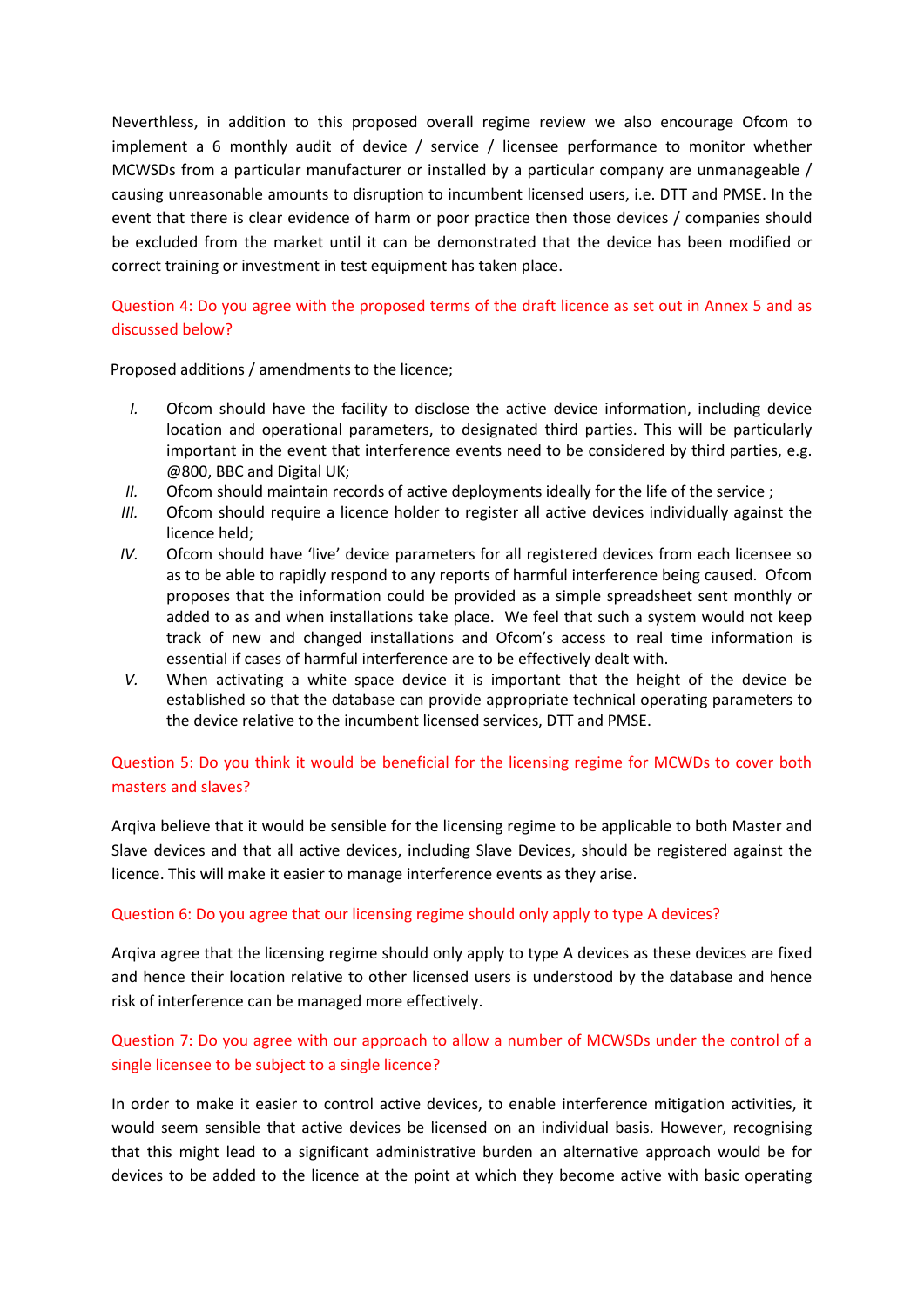information such as Unique ID, operating power, frequency, location, etc. In addition, and as noted above we suggest that this information should be made available to designated third parties, e.g. BBC, Digital UK, @800 to help industry analyse interference events.

Arqiva also supports Ofcom's view that all MCWSDs should stay under the direct control of the licensee with all user configurable settings protected physically or by passwords from being reconfigured by third parties independent of the licensee.

Question 8: Do you agree that the proposal for specific licence terms will mitigate the risks posed by the use of MCWSDs?

We agree with the arrangements proposed by Ofcom as the proposed licence regime places an obligation to maintain accurate records for each configuration or reconfiguration of the radio equipment and that this information will be passed to Ofcom. Whilst we are supportive of this approach we also encourage Ofcom to secure 'live' access to this information from each of the licensees so as to be able to rapidly respond to any reports of harmful interference being caused. In addition, we suggest that there should be a requirement on licence holders to regularly check / audit their active devices and provide a validation certificate to Ofcom on a periodic basis [6 monthly] to demonstrate that individual active devices continue to be operating as per their authorisation. Finally, we encourage Ofcom to consider what additional Quality Assurance steps should be introduced to ensure that active White Space devices are not at risk of being 'hacked' and adjusted by third parties, i.e. not the licence holder. If this were to occur then there may be an increased risk of interference.

#### Question 9: Do you consider the proposed licence terms are appropriate and proportionate?

We propose further enhancements as set-out in our responses to Questions  $4 - 8$  above.

### Question 10: Do you have any comments on our proposal to require applicants for licences to deploy MCWSDs to supply details of their QA process on application?

Arqiva welcomes Ofcom's proposal to request licence applicants to provide details of their QA processes on application and as a consequence we suggest that the MCWSD licensee should include in their QA procedures the following aspects:

- Procurement of MCWSD to demonstrate that they are ETSI EN 301 598 compliant as appropriate;
- Staff training designed to ensure licence compliant installation of MCWSDs;
	- o Deployment of MCWSDs with a range of external antennas and feeder runs requires the Commissioning Engineer to be able to work out the total system gains to calculate the EIRP of the system;
	- o When a WS system is indoors its location needs to be referenced to a known datum which will require adequate training for the Commissioning Engineer. Arqiva would encourage a location accuracy of the MCWSDs antenna system to  $+/-10$ m as this is an order of magnitude less than the pixel size of the data base; and
- Robust systems to manage the data associated with the installation, commissioning of and changes post commissioning due to frequency, power or modulation (class) changes.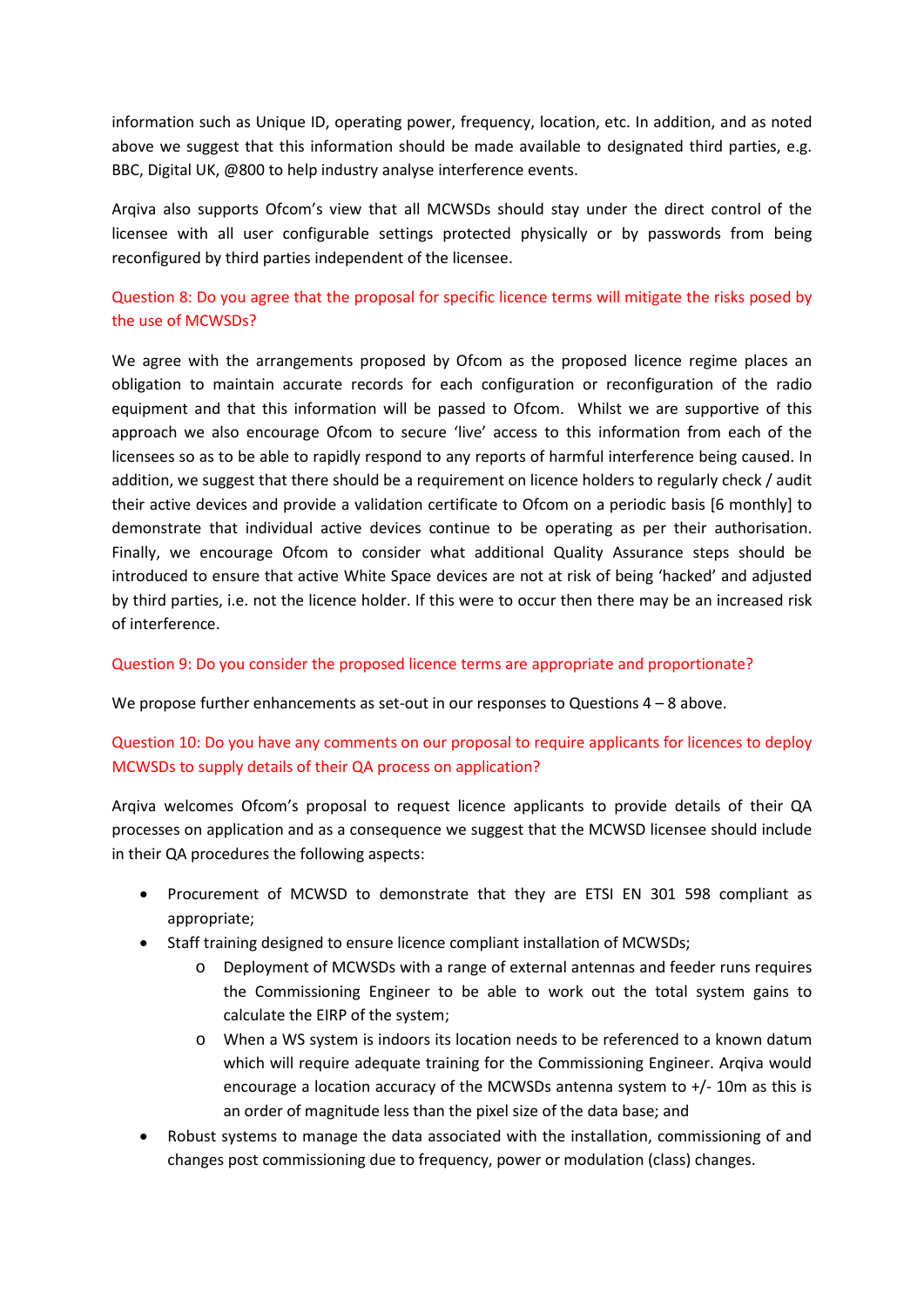It is clear that robust and audited QA management systems will be essential if recent developments in the  $US^1$  $US^1$  are to be avoided in the UK. In the US, Professional Engineers, either deliberately or by accident, have been providing the White Space database incorrect information with respect to location resulting in false parameters being set up in the MCWSD leading to interference to other users in the band. We encourage Ofcom to seek advice / guidance from colleagues in the US to better understand these failures so that they can be avoided when this regime is introduced in the UK.

Thus and in addition, we encourage Ofcom to undertake periodic random checks on licence holders working practices to ensure that the QA systems are adhered to.

#### Question 11: Do you agree with the proposed technical conditions of the draft licence?

The proposed draft technical conditions seem sensible although we do note concerns regarding the Manual configuration of devices, in particular accurate parameter setting such as location for indoor devices and ensuring exact EIRP where external antennas are used. We therefore encourage a periodic audit of all active devices to ensure that their operating parameters are consistent with those authorised by the database.

#### Question 12: Do you have any comments on the proposed duration for this licence?

See response to Question 2

Question 13: Do you have any comments on our proposed licence fee of £1,500?

No comment.

1

# Question 14: Do you have any comments on our proposed five year minimum notice period for revocation for spectrum management reasons?

A 5 year revocation period appears excessive in light of the initial licence term of 3 years. Although there may be merit in this additional 5 year term to justify equipment investment in the initial 3 year licence term.

# Question 15: Do you believe there is likely to be an ongoing need for white space devices that allow some level of manual configuration? Please give reasons for your answer.

It would seem likely that the requirement for manual configuration of some white space devices will remain in the future even if only for indoor devices where there would be great difficulty in automatically determining the location of the device or in the case of devices allowing enhanced operation (see response to Question 16).

### Question 16: Do you believe there is merit in exploring allowing enhanced operation through a licensing regime in the future and if so what additional capabilities should be allowed?

We note and share the concerns that Ofcom has highlighted in regard to enhanced operation of white space devices implemented under a licence exempt regime. Clearly the use of a licensed approach would help to address this and we are supportive of further consideration being given to

<span id="page-4-0"></span><sup>1</sup> http://www.nab.org/documents/newsroom/pressRelease.asp?id=3618